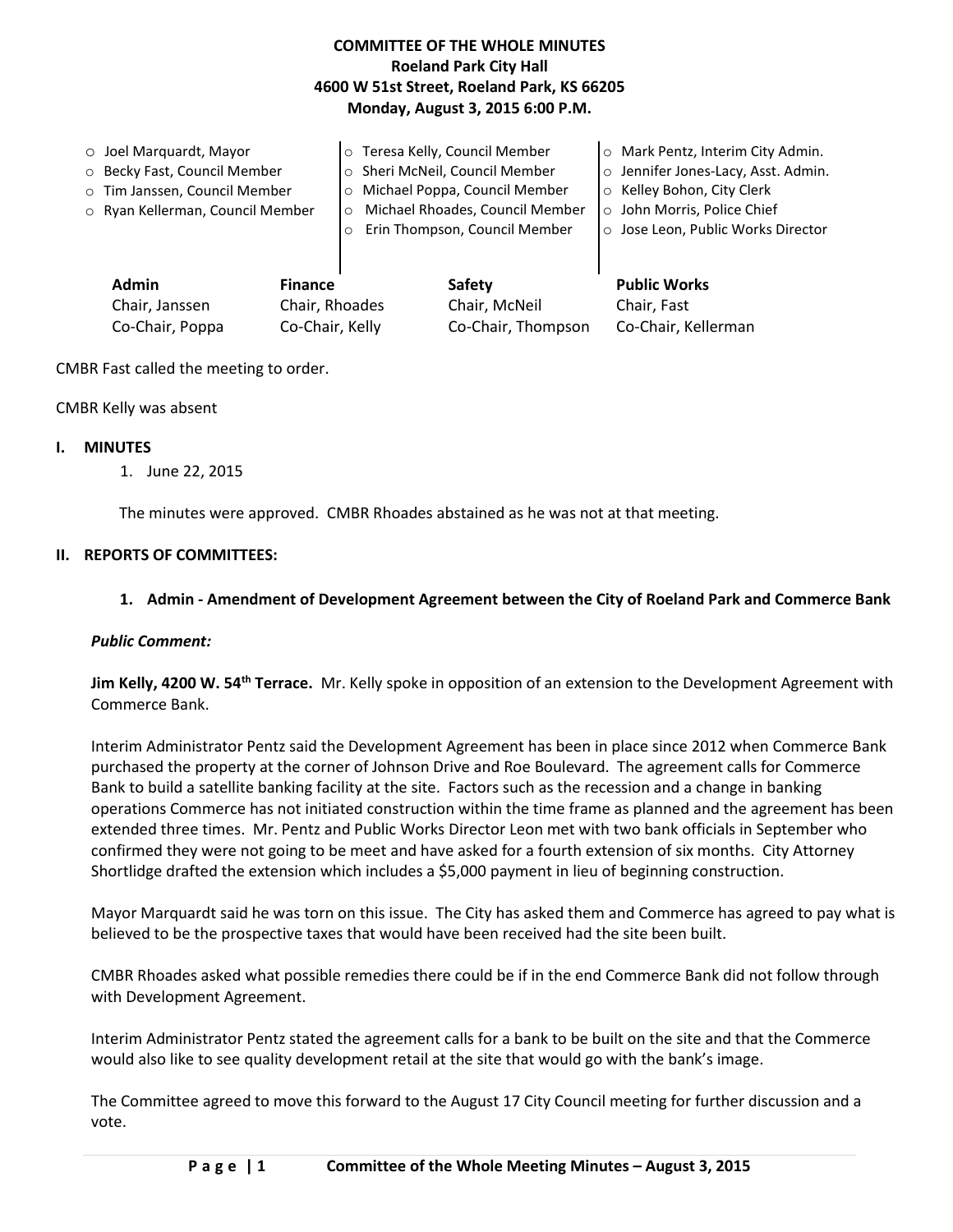## **2. Admin - Ad-Hoc Committee Process and Reporting**

CMBR Fast noted that when the ad-hoc process first began there were questions about reporting and expectations of the groups that needed clarification. She has researched other committees' procedures noting it is important to include public participation before a vote. She added it was necessary to set guidelines for who can participate in an ad-hoc committee, how often they meet, and the frequency of updates to the Governing Body.

CMBR Poppa wants to make sure the committees are as transparent as possible and recommended updates be made at regular meetings.

There was Committee discussion on what the Governing Body would like to see as guidelines to define ad-hoc committees.

Mr. Marek Gliniecki from the Arts Committee commented on the Sculpture Committee after questions regarding its structure. Mr. Gliniecki stated this group is not an official part of the Arts Committee, but it is a group made up of citizens who want to see signature sculpture placed in R Park or at other sites in the City and they are researching such possibilities.

Following Committee discussion it was decided that guidelines for groups and ad-hoc committees should be outlined. A further discussion will take place on a September agenda.

## **3. Finance - May Financials**

In May, General Fund revenues were at 46 percent of the budget and expenses were at 34 percent of budget. Sales tax revenue was about 6 percent below budget; however franchise fees were \$76,000 over budget with property taxes \$23,000 over budget, and court fines at \$29,000 over budget. Mr. Pentz said the lower than anticipated sales tax revenue is something that all of Johnson County is experiencing.

# **4. Finance - June Financials**

In June, revenues were at 69 percent and expenses were at 40 percent of budget. The revenue reflects property taxes received at the beginning of year. Expenses are less than 50 percent of the budget, and halfway through the year this is very good and encouraging. Sales tax showed over five percent below budget and will continue to be watched. Franchise taxes are \$88,000 over budget. Overall expenditures in June were below budget by \$240,000.

## **5. Public Works - 2015 In-House Street Maintenance Update**

Public Works Director Leon commended his department staff saying he was proud of their work performance especially in the summer heat.

Mr. Leon explained his approach on the City's street program. It is a five-fold approach that includes:

- Routine maintenance try to prevent a failure of a street within the first two inches. Work performed in-house. Ex. Crack sealing.
- Preventative maintenance work performed after routine maintenance
- Deferred maintenance let the street fail until they are able to be reconstructed or rehabilitated.
- **Rehabilitation**
- Reconstruction.

Street Maintenance Phase I, is a Reconstruction-Rehabilitation project.

Mr. Leon reviewed the City's current projects noting that bid openings start August  $4<sup>th</sup>$  for park projects beginning with a pre-bidding meeting.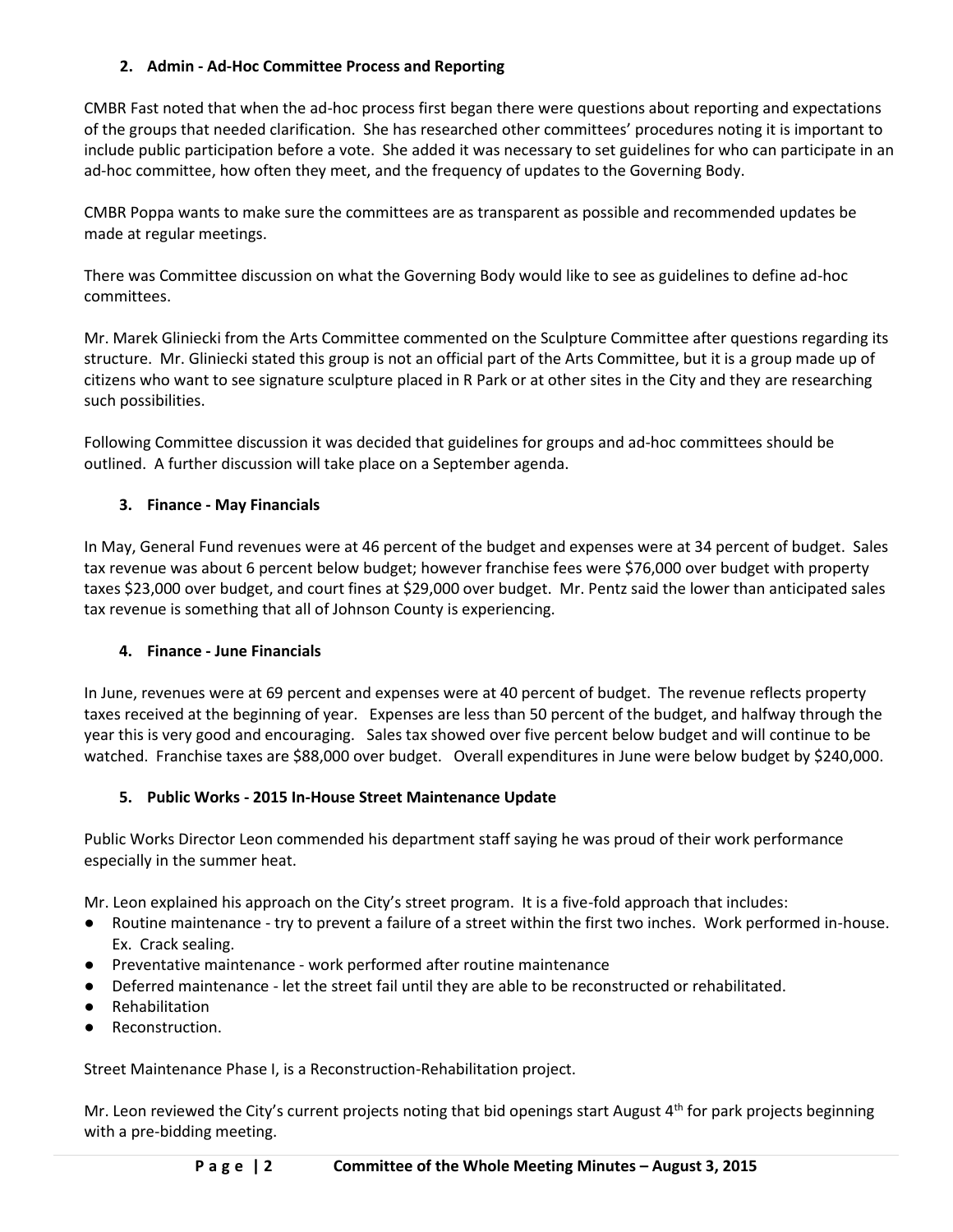In-house street projects began in 2014 with staff learning how to do street work again. Last year Public Works removed and replaced 138 tons of asphalt. To date in 2015, in less time and having a later start, they have removed and replaced 225 tons of asphalt.

Mr. Leon said that for 2016 they will be acquiring a hot box asphalt truck from Overland Park.

Mr. Leon also reviewed the need for a rating system on the quality of the City's streets. Stantec, a local company from Kansas City, can perform this service for \$7,500. With this information it will be helpful to prioritize the much needed repairs to the City's street system.

# **6. Public Works - PW Truck Replacement Purchase**

Public Works Director Leon said in 2014, it was budgeted to replace the 1998 Chevy one-ton flatbed truck. He has a quote for a new flatbed vehicle with raised edged sides and a snow plow. With all equipment added the vehicle totals \$61,099, which is below the budgeted amount. The 1998 vehicle requires a lot of maintenance and needs to be replaced. It will be added to the City's surplus list.

The Committee agreed to place on the Consent Agenda for approval at the August 17 City Council meeting.

# **7. Public Works - 2015 Westwood Leaf Pickup Agreement**

Public Works Director Leon reminded the Committee 2014 was the first year they provided leaf pickup to the City of Westwood. He expressed his appreciation to the Governing Body for their support in allowing Public Works to take on that project. Westwood was pleased with Roeland Park's work and would like them to do it again. It is anticipated that Roeland Park can complete Westwood leaf pickup in eight hours at a cost of \$130 per hour.

CMBR Fast commended Mr. Leon for creating these partnership agreements in working with other cities.

The Committee agreed to place this on the Consent Agenda for approval at the August 17 City Council meeting.

# **8. Public Works - 2015 Westwood Hills Leaf Pickup Agreement**

Public Works Director Leon added that Westwood Hills would also like an agreement with the City, but with an overall cost. It was noted that the leaves would be deposited in Westwood's facility.

The Committee agreed to place this on the Consent Agenda for approval at the August 17 City Council meeting.

# **9. Public Works - 2016 Spring Leaf Pickup Discussion**

Public Works Director Leon said he has had inquiries by residents for a leaf pickup program in the spring. He has looked into its feasibility, laid out a calendar and reviewed the pros and cons. He said it's important to note that any leaf program is for six weeks in a calendar year and could possibly be split between fall and spring.

The first possible scenario would be two weeks around spring break in March. This will shorten the City's fall program and it would start the third week of November. Westwood and Westwood Hills would fit into the potential program. Roe Boulevard would still have two weeks of pick-up while everybody in the City would get three pick-ups.

Cons to this are wet weather and wet leaves affects the leaf pickup machine. Spring leaf pickup would also eliminate two weeks of Public Works staff performing maintenance at parks, landscape maintenance and mulching. Also citizens are beginning to do their own yard work and inevitably sticks and things not wanted in the leaf machine and could cause problems. Also this is a change to past procedure and sometimes that can cause problems.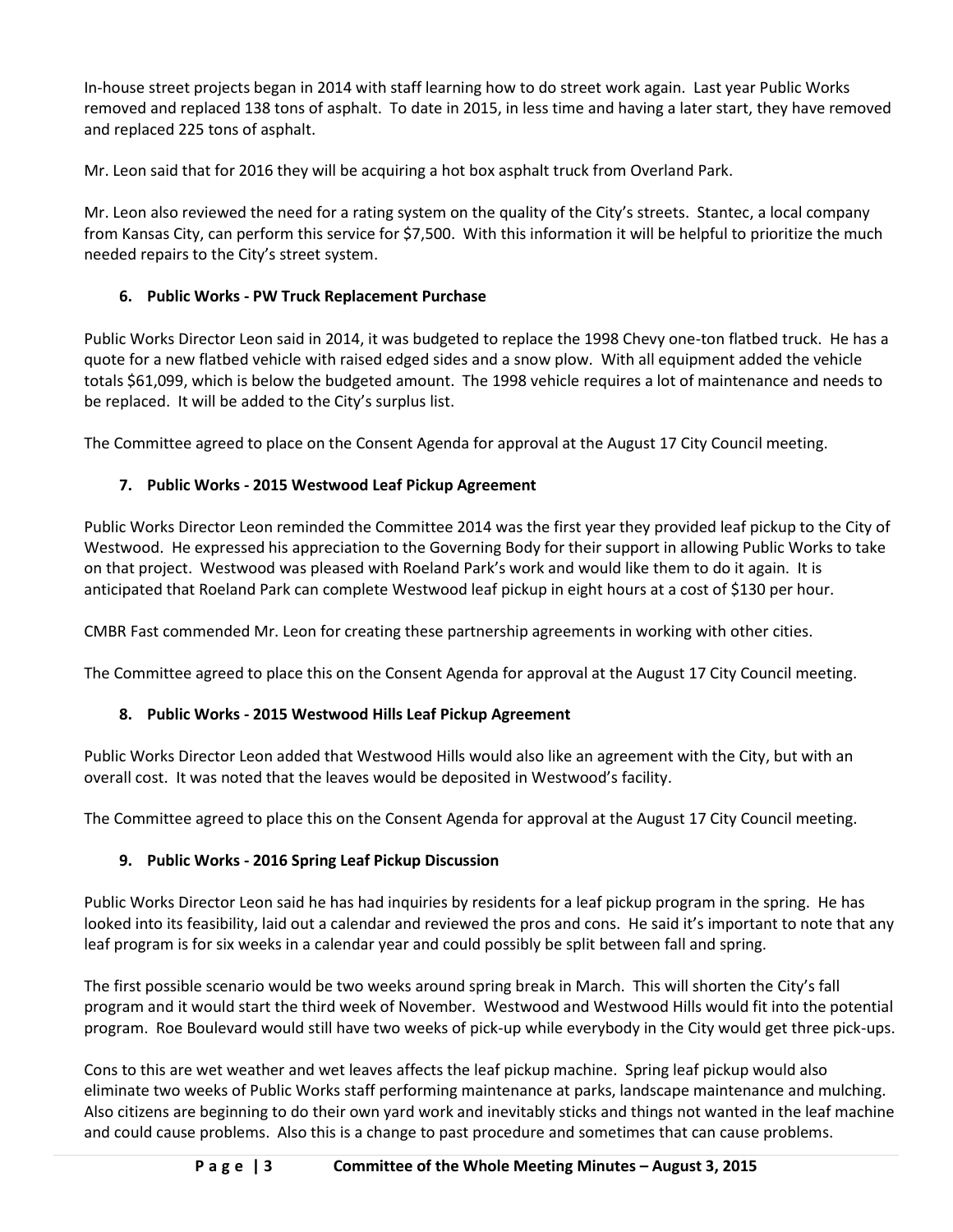Mayor Marquardt said this seems like a good experiment. He felt there was a potential if people were gone over spring break they might miss the leaf pick-up. He also noted that rain could be an issue with the machine.

Public Works Director Leon recommended trying program and would like the support of Council.

CMBR McNeil said that along with information about the leaf pick-up program information education about the benefits of mowing leaves into the yard should be provided. CMBR Kellerman echoed those comments and felt a possible robo-call to residents would help notify residents of changes to the program.

CMBR Rhoades and CMBR Fast stated they would like the information to be added to the City's newsletter. Ms. Fast requested City Clerk Bohon to research the expense of a postcard mailing to residents and also the cost of adding a bright-colored paper insert in newsletter.

City Clerk Bohon said staff is currently working on the newsletter and will be sending it to the printer the first of September.

CMBR Rhoades reiterated that it's always best to inform the community as much as possible.

CMBR Fast recommended proceeding with the program as well as providing additional education to the public.

There was Committee discussion as to the timing of the start of the modified leaf program and the majority agreed to place this item for further discussion on a City Council agenda.

## **10. Public Works – Memorial Donation Policy**

CMBR Fast initiated the discussion on the need for a policy of how placement of donated objects are handled in the City. Past practice has been that individuals who have donated an item decide where it is placed. Questions arise if something has worn out such as a bench, or if a tree dies, what is the City's process to replace it. If it is a memorial, how that might be handled. She felt that this could be addressed through an application process, which would also ensure that any amenities donated are uniform throughout the City.

The Committee agreed to discuss this further after Public Works Committee, CMBR Kellerman will design some policy recommendations.

## **11. Public Works - R Park Amenities Placement and Next Steps**

## *Public Comment:*

**Jim Kelly–** Mr. Kelly asked the Committee why the Council had approved the R Park Survey, but not the final plan.

**James Haley –** Mr. Haley expressed his concerns regarding R Park and equipment not being placed and the lack of a plan to place them.

Public Works Director Leon remarked that there are currently 18 amenities at R Park and there is a group of volunteers ready to help with their layout so that Public Works can begin their installation. The Parks Committee has put together a tentative layout, but they have never felt totally comfortable, nor has Public Works with proceeding without input from a professional source. Mr. Leon said that after the Council denied his request to have Clark Enerson Partners aid in the layout of the park's amenities the Mayor and some volunteer professionals will assume that responsibility. Director Leon still feels the need for some professional services to help update the R Park's master plan. He added that the survey is complete and he is ready to update the master plan so that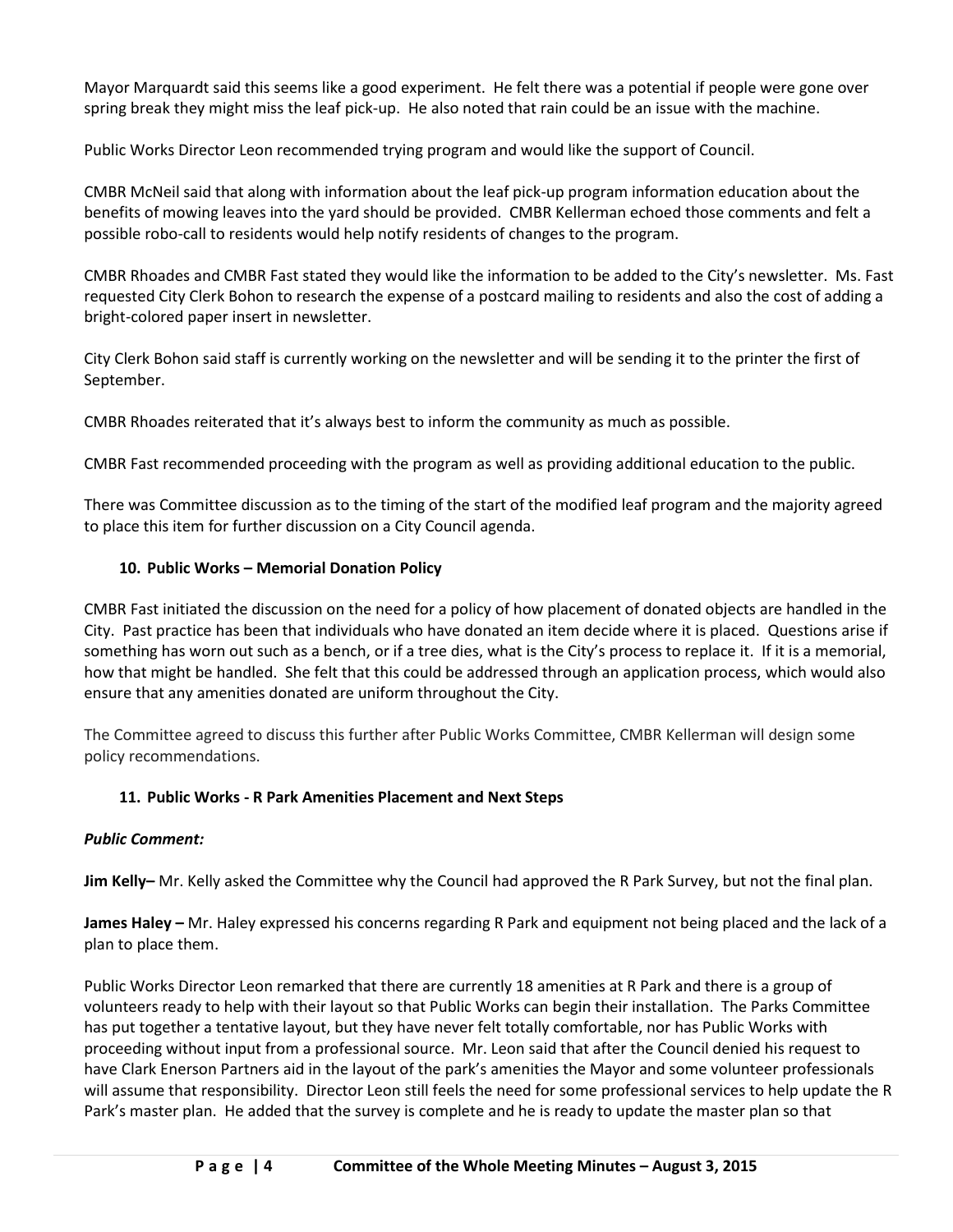everyone knows where everything is and how it is laid out. He added that he would like to hire a consultant to help update the master plan and that Public Works would install the amenities.

CMBR Rhoades said he did not support spending more money on another master plan.

CMBR McNeil noted that the items on list are out of order and not a representative of how things currently are, nor their priority.

Mayor Marquardt agreed that the list is out of order. He said that the trail drove the placement of trees which drove the placement of the drinking fountain. He said with the park being incrementally built it is great for donations, but a design needs to be in place. He added that the Governing Body has the final say on the park, but he also recommended having professionals involved in the process.

CMBR Thompson said she did not believe this was a duplication of steps, but is the next step to ensure that things are placed appropriately. She said the Governing Body needs to support the Public Works Department who is not comfortable making these decisions and everyone wants to avoid things placed at random.

CMBR Poppa said it was a disservice to all the residents by not approving the development plan which is the next logical step on the park.

There was extensive Committee discussion on how to proceed with placement of the park's amenities.

CMBR Fast requested a prioritized list of deferred maintenance items. Public Works Director Leon has provided a list prioritized by safety issues, which are immediately addressed. He added that two members of his department received training and are now certified park inspectors. They provide ongoing efficiency inspections for the parks looking for safety issues.

The Committee was provided four options as to how to proceed with R Park.

- 1. Ask the Clark Enersen Partners to revise their quote to only focus on amenities layout for R Park.
- 2. Staff to issue an RFQ for a design professional to assist in amenities layout design. Once consultant is selected negotiate fee to provide 2-3 options of amenities layout for public input and Ad Hoc committee approval. Provide selected option to Public Works for installation.
- 3. Public Works to install amenities for R Park based on recommendations by volunteer professionals and Parks Committee members.
- 4. Public Works to install amenities using layout provided by Parks Committee earlier this year.

After lengthy discussion the Committee agreed to go with Option 3 and the City will provide indemnification to the professional volunteers.

CMBR Fast - consensus to move forward with placement of four to five amenities by a volunteer professional group working with Public Works Director and indemnity is provided.

There was agreement that there needs to be communication with donors of amenities, working on getting them placed, and the process to accomplish that.

It was requested that Public Works Director Leon see if the R Park trail is truly ADA compliant.

CMBR Rhoades requested staff to look into the cost of removing the tennis court, replacing with one court, or resurfacing the existing court.